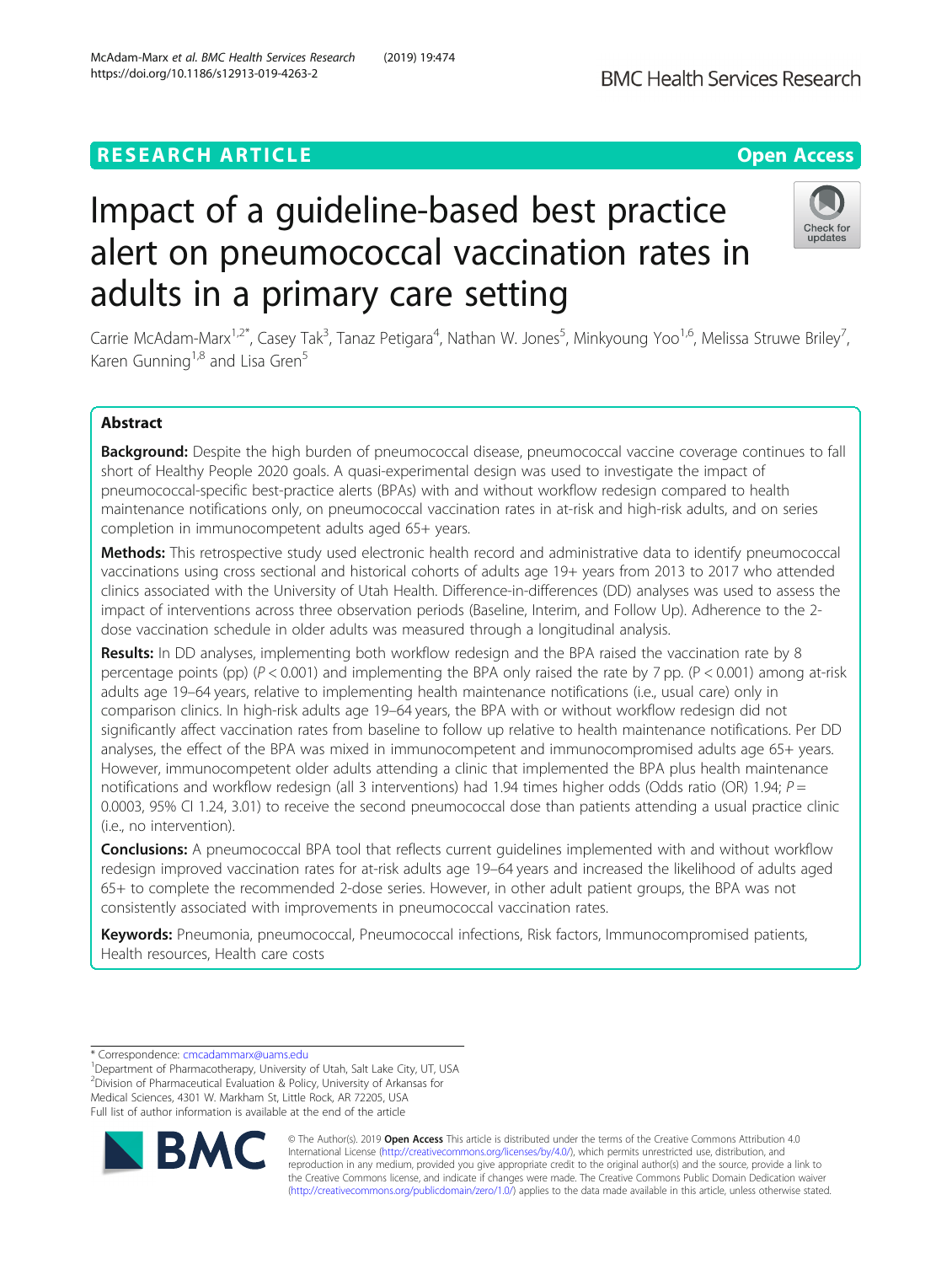## Background

Pneumococcal disease is a leading cause of morbidity and mortality, especially among immunocompromised individuals and older adults. [[1\]](#page-10-0) Annual total direct and indirect costs associated with pneumococcal disease in the US are estimated to be \$5.1 billion. [[1\]](#page-10-0) Guidelines for the use of approved pneumococcal vaccines in the US have been developed by the Advisory Committee on Immunization Practices (ACIP). [[2,](#page-10-0) [3\]](#page-10-0)

Since 1997, the ACIP has recommended a single dose of the 23-valent pneumococcal polysaccharide vaccine (PPSV23) for adults aged 19–64 years with certain chronic conditions (such as chronic heart disease, chronic lung disease and diabetes) that put them at risk for pneumococcal infections and/or poor outcomes from an infection (hereafter referred to as at-risk adults). [\[2](#page-10-0)] In 2012, the 13-valent pneumococcal conjugate vaccine (PCV13) followed by PPSV23 vaccination 8 weeks later was recommended for vaccine-naïve adults aged 19+ years who may be immunocompromised due to a condition or its treatment such as chronic renal failure, HIV and cancer (hereafter referred to as high-risk adults). [\[2](#page-10-0)] Both PCV13 and PPSV23 were recommended for adults aged 65+ in 2014 with updates to recommendations regarding timing of the second dose in 2015 [\[3](#page-10-0)] (Additional file [1:](#page-9-0) Table S1).

Despite the high burden of pneumococcal disease, pneumococcal vaccine coverage continues to fall short of Healthy People 2020 goals (60% among high-risk adults aged 19–64 years and 90% among persons aged 65+). [[4\]](#page-10-0) In 2015 in the US, only 23% of at-risk and high-risk adults aged 19–64 years and 64% of adults aged 65+ reported ever receiving a pneumococcal vaccination in their lifetime. [[5\]](#page-11-0)

Clinical decision support tools can support health care providers to identify patients who are eligible for recommended preventive services. [[6](#page-11-0)] One such tool is an electronic medical record-based clinical alert system, or Best Practice Alert (BPA). A BPA triggers a patient-specific alert when a set of criteria is met, providing guidance regarding specific health needs that can be considered during the visit. For vaccinations, BPAs can assist in identifying appropriate patients, update a patient's vaccination history in the electronic medical record if unavailable, and document reasons for vaccination refusal.  $[6-8]$  $[6-8]$  $[6-8]$  $[6-8]$ 

Electronic medical record-based alerts or reminders targeted towards healthcare providers have been shown to be effective in improving vaccine coverage and documentation rates in children, adolescents and adults. Following BPA implementation in one academic institution and one community practice clinic, the influenza and pneumococcal vaccination rates increased from 47 to 65% and 19 to 41% ( $P < 0.001$  for both) respectively. [\[7](#page-11-0)] Similarly, an evaluation of an electronic medical recordbased vaccination reminder at 4 community pediatric clinics found that the number of eligible children who remained unvaccinated was significantly lower at all clinics when the reminder was switched on compared to when the reminder was switched off (adjusted RR 0.90  $[0.83-0.98]$ .  $[8]$  $[8]$ 

In 2016, the University of Utah Health (U of U Health) developed clinical decision support tools to support the implementation of ACIP pneumococcal vaccination guidelines in all age and risk groups.

Two tools were developed – a passive health maintenance notification and a proactive BPA or pop-up message. The health maintenance screen, which is part of the electronic medical record and is implemented across all clinics, alerts staff to preventative care needs, including vaccinations. Typically, nursing staff pull up and review the health maintenance screen upon rooming the patient. For pneumococcal vaccinations, the notification prompts the staff to discuss the vaccination with patients and includes links to vaccination guidelines and order templates. The pneumococcal BPA sends a pop-up message to the healthcare provider at the time of order entry (for any reason) stating the vaccination need for that patient. The BPA serves as a follow-through reminder to the health maintenance notification, and the decision to implement the tool is made at the clinic level.

Prior to the release of the pneumococcal clinical decision support tools (in 2015), several clinics that also implemented the BPA evaluated and modified their pneumococcal vaccination workflows to fully integrate the BPA as part of their quality improvement efforts. The workflow redesign involved mapping current activities, listing all activities and who performs them, identifying opportunities to improve or streamline processes, and incorporation of the desired improvements, to ultimately achieve the desired process and/or patient outcomes.

The purpose of this study was to assess the impact of health maintenance notifications and pneumococcalspecific BPAs with and without workflow redesign, on pneumococcal vaccination rates in at-risk and high-risk adults (age 19–64 years and age 65+ years) attending U of U Health community-based clinics, and on series completion in immunocompetent adults aged 65+ years.

## Methods

### Study design and data sources

This retrospective study used electronic health record and administrative data to identify pneumococcal vaccinations using cross sectional and historical cohorts from 2013 to 2017 who attended Family Medicine (FM) and Internal Medicine (IM) clinics associated with the U of U Health.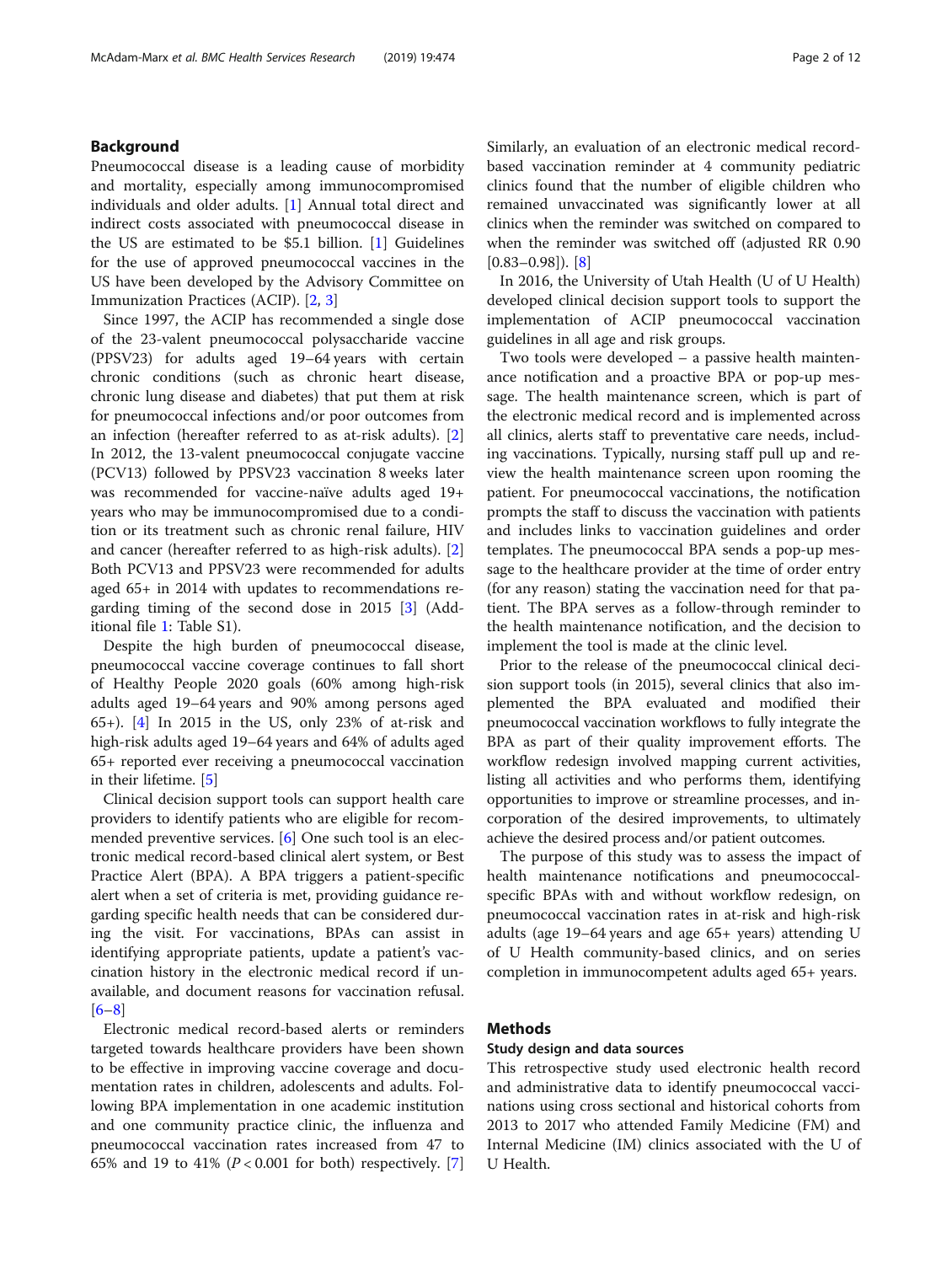<span id="page-2-0"></span>The primary data source for assessing vaccination rates was the U of U Health Enterprise Data Warehouse (EDW). The EDW contains administrative and electronic medical record data for 1.4 million patients treated at the U of U Health from 1990 to present day, including vaccination history from the Utah State Immunization Information System (USIIS). Diagnosis codes and medication orders in the EDW were used to identify adults recommended for pneumococcal vaccination based on age and presence of at-risk or high-risk conditions. Vaccine administration and vaccination history were identified through electronic medical recordbased care delivery and billing codes (CPT) for vaccines administered by a U of U Health provider. These data were integrated with the EDW by the implementation of a system-wide, real-time interface in April 2016.

Prior to the launch of the revised clinical decision support tools, a subgroup of four FM clinics undertook a process mapping and redesign exercise as a Quality Improvement initiative. These clinics reviewed their pneumococcal vaccination workflow, identified the most appropriate point of clinical decision support pneumococcal report generation, then proposed and implemented redesigned workflows to integrate the existing clinical decision support pneumococcal reports into routine practice during the first half of the 2015 calendar year. The redesigns were clinic specific, but in general they identified processes to identify patients in need of vaccination prior to the visit, confirm a patient's vaccination history during the visit, and document vaccine administration details including patient refusal or receipt of vaccination elsewhere. For immunocompromised individuals and older adults (aged 65+) who required sequential PCV13-PPV23 vaccination, an additional step of scheduling the next appointment was incorporated into the workflow.

A pre-test post-test design with a non-equivalent comparison group was used to evaluate the impact of health maintenance notifications, BPAs and clinical workflow redesign on vaccination rates. Three clinic groups were included in the analysis. Four FM Clinics that received the BPA tool, health maintenance notifications, and also implemented workflow redesign to integrate the tools at

the appropriate point of care (FM Group A); 7 FM Clinics that received the BPA tool and health maintenance notifications, but did not undertake workflow redesign (FM Group B); and 10 IM Clinics that received health maintenance notifications but did not receive the BPA tool and did not implement any workflow redesign (IM Group C). The IM clinics served as the nonequivalent comparison group.

## Study population

The study population consisted of adults (aged 19+ years) receiving care at a U of U Health FM or IM clinic who met at least 1 of the ACIP criteria for pneumococcal vaccination. At-risk or high-risk adults were aged 19–64 years, while immunocompetent and immunocompromised adults were aged 65 + .

## Measures

Pneumococcal vaccination rates were determined for 3 observation periods (Baseline, Interim, and Follow-up) at all clinics included in the study (Table 1) based on vaccinations given in clinic and documentation of doses administered at other sites of care per patient recall or USIIS. Vaccination rates were calculated in patients who were eligible for pneumococcal vaccination (at-risk/highrisk adults or adults aged 65+), and who had a history of care with one of the study clinics (at least 1 office visit within the 12 months prior to the observation period). Vaccination rates measured whether patients in FM and comparison IM clinics were up-to-date with pneumococcal vaccination according to ACIP guidelines in place at the end of each observation period. For at-risk adults age 19–64 years old, vaccination rates measured whether adults were up-to-date with PPSV23 vaccination by the end of the observation period. For high-risk adults age 19–64 years old, vaccination rates measured whether adults were up-to-date with the appropriate number of doses (PCV13, PPSV23 or both) by the end of the observation period.

The baseline period (August 1, 2013 – July 31, 2014) represents the period of time prior to BPA, health maintenance notifications, and workflow improvements. The interim period (May 1, 2015 – April 30, 2016) represents

Table 1 Interventions implemented during observation periods by clinic group: vaccination rate analyses

| Observation<br>period | Time Frame                                         | Family Medicine Clinics (FM Group A)                                                       | Family Medicine Clinics (FM Group B)                          | Internal Medicine Clinics<br>$(M$ Group $C$ ) |
|-----------------------|----------------------------------------------------|--------------------------------------------------------------------------------------------|---------------------------------------------------------------|-----------------------------------------------|
| Baseline              | August 1, 2013 - July Current Practice<br>31, 2014 |                                                                                            | Current Practice                                              | Current Practice                              |
| Interim               | May 1, 2015 - April<br>30.2016                     | Clinical workflow redesign                                                                 | Current Practice                                              | Current Practice                              |
| Follow-up             | 2017                                               | May 1, 2016 - Jul 31, Workflow redesign plus BPA tool & Health<br>Maintenance Notification | Best practice alert tool & Health<br>Maintenance Notification | Health Maintenance<br>Notification            |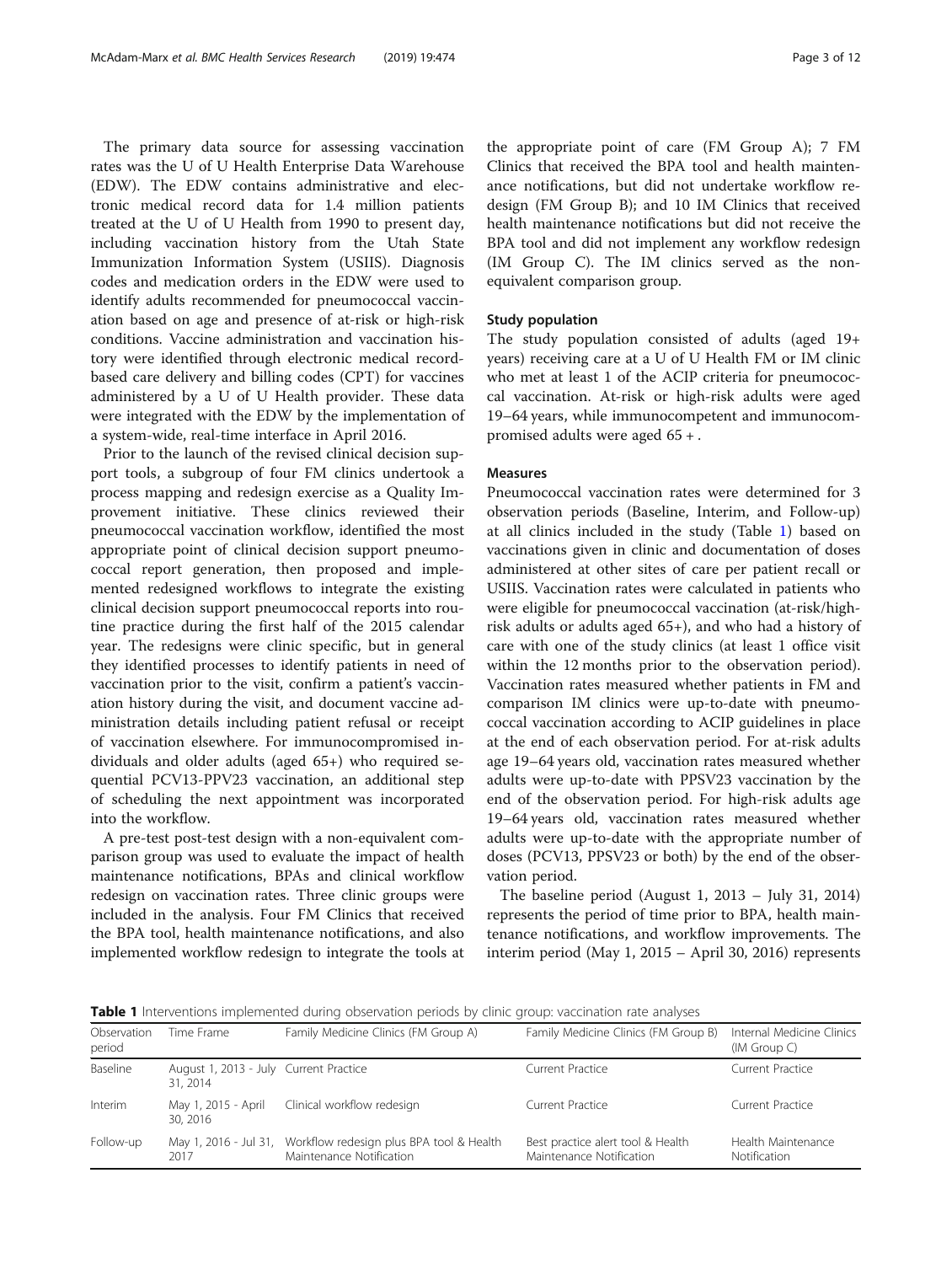|  |  |  | Table 2 Interventions implemented at the time of first and second pneumococcal dose: series completion analysis |  |  |
|--|--|--|-----------------------------------------------------------------------------------------------------------------|--|--|
|  |  |  |                                                                                                                 |  |  |

| Clinic Group   | Timeframe for Second Dose              | Intervention                                 |   |
|----------------|----------------------------------------|----------------------------------------------|---|
|                | June 2014-April 2016: Dose 1 timeframe |                                              |   |
| B, C           | June 2014-April 2016                   | Current practice                             |   |
| A              | June 2014-April 2015                   | Current practice                             |   |
| A              | May 2015-April 2016                    | Workflow redesign only                       |   |
|                | Dec 2014 - July 2017: Dose 2 timeframe |                                              |   |
| B, C           | May 2015-April 2016                    | Current practice                             |   |
| $\overline{A}$ | May 2015-April 2016                    | Workflow redesign only                       |   |
| C              | May 2016-July 2017                     | Health maintenance only                      |   |
| B              | May 2016-July 2017                     | BPA & health maintenance                     | 4 |
| A              | May 2016-July 2017                     | BPA & health maintenance + Workflow redesign |   |

the period of time during which 4 of the 11 FM Clinics undertook a redesign of pneumococcal vaccination workflow processes but before the BPA tool and health maintenance notifications were implemented. The follow-up period (May 1, 2016 – July 31, 2017) represents the time during which the BPA tool was rolled out to all FM Clinics, and the health maintenance notification rolled out to both FM and IM clinics.

Adherence to the 2-dose vaccination schedule in older adults was measured through a longitudinal analysis of immunocompetent adults aged 65+ who received the first pneumococcal vaccination between June 1, 2014 and April 30, 2016, and who were due to receive the second vaccination between December 1, 2014 and July 31, 2017. The proportion of patients who completed the series was compared by clinical decision support tool and workflow redesign status at the time the patient's second dose was due: [\[1\]](#page-10-0) current practice (no intervention); [\[2](#page-10-0)] workflow redesign only; [\[3](#page-10-0)] health maintenance notification only; [\[4](#page-10-0)] BPA and health maintenance notification; and [[5\]](#page-11-0) workflow redesign and BPA and health maintenance notification (Table 2).

## Statistical analysis

Descriptive statistics (count, percentage, mean, standard deviation, 95% confidence intervals) were used to compare patient characteristics between clinic groups for each observation period.

For each observation period (Baseline, Interim, and Follow-up), the vaccination rate was identified for the study clinic populations and was defined as:

To assess vaccination rates while minimizing confounding from the non-random sample, the differencein-differences (DD) method with a block bootstrap was used, with exposure defined as the intervention in place at the patient's assigned clinic at the end of each observation period. The DD approach controls for unobserved differences between clinics that are related to both the intervention and vaccination rates, while controlling for trends over time that may affect vaccination rates across all clinics. [[9,](#page-11-0) [10\]](#page-11-0) Demographic and clinical covariates were included in the regression models to control for differences in the composition of patient groups that could lead to confounding.

Mixed effects logistic regression under the generalized linear mixed models (GLMMs) was used to identify associations between intervention exposure at the time the second dose was due and series completion in older adults, controlling for potential confounders. Mixed effects logistic regression accounts for the dependence of observations because of the clustering of patients within clinics. Due to the hierarchical structure of the data, three level mixed effects logistic regression was also performed to account for possible clustering both within clinics and time period.

## Results

## Vaccination rates in at-risk adults age 19–64 years

Of 18,851 individuals age 19–64 years who met study inclusion criteria in the baseline period, 16,193 (86%) were considered at-risk (immunocompetent with chronic medical conditions), with 84% (18,423 out of 21,872

Number of patients whose vaccination status was up-to-date according to ACIP guidelines by the end of the observation period Number of patients recommended for pneumococcal vaccination according to ACIP guidelines by the end of the observation period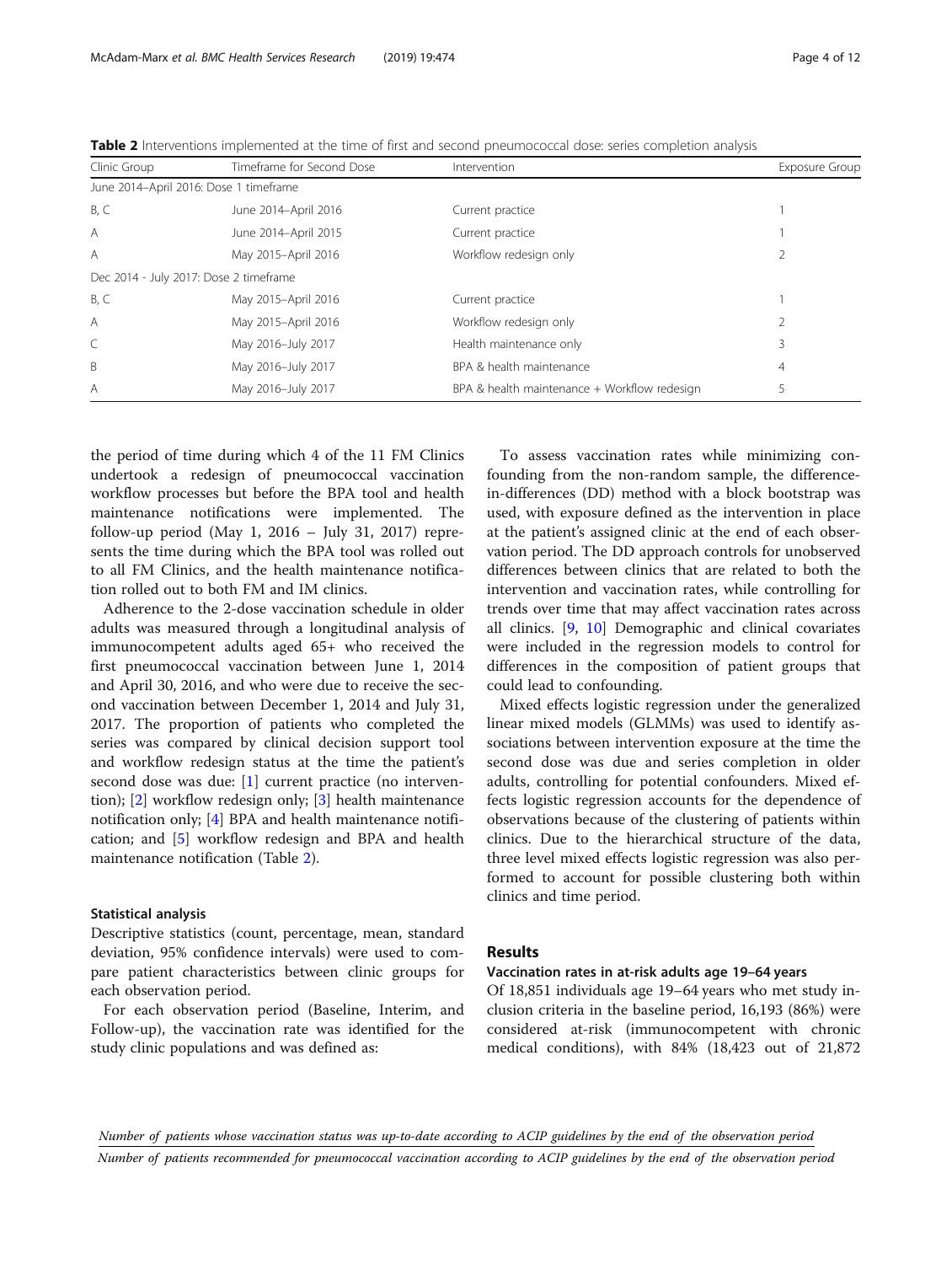patients) and 86% (21,498 out of 25,110 patients) of patients identified as at-risk in the interim and follow-up periods, respectively.

Age and sex of at-risk adults age 19–64 for each observation period are provided in Table 3. Characteristics of at-risk patients age 19–64 years are presented overall and by clinic for each observation period in the Additional file [1:](#page-9-0) Tables S2-S4. Overall, patient age, sex, and race were similar across the 3 time periods; patient mean age was 44 years, 55% of patients were female, and nearly three-quarters were Caucasian. The proportion of patients who were commercially insured ranged from 57% in the first observation period to 67% in the third observation period. Cigarette smoking (40 to 45%), chronic lung disease (33 to 38%), and diabetes (28 to 29%) were the 3 most common at-risk conditions across the observation periods.

In each observation period, patients in the IM Group C clinics were 4–5 years older on average than patients in FM A and B clinics. IM Group C clinics also had a lower proportion of female patients and cigarette smokers compared to FM A and B clinics, and a higher proportion of patients with diabetes. FM Group B clinics had a higher proportion of Hispanic patients and a lower proportion of commercially insured patients than FM Group A or IM Group C clinics in each observation period.

Vaccination rates in the at-risk 19–64 years old population measured whether adults were up-to-date with PPSV23 vaccination by the end of the observation period. The unadjusted vaccination rate in this group overall improved from 25.3% in the baseline period to 29.7 and 36.1% in the interim and follow up periods respectively  $(P<0.001)$  (Additional file [2](#page-9-0): Figure S1). While the vaccination rate improved in each clinic over the 3 observation periods, the rate was significantly lower in the intervention clinics (FM Group A and FM Group B) than the IM

Group C clinics in the baseline and interim periods. No difference was detected during the follow-up period among the 3 clinics.

DD analyses showed that the clinics with the BPA, with or without workflow redesign (FM Group A and FM Group B), had greater improvement in vaccination rates from baseline to follow up relative to clinics with health maintenance notifications only (IM Group C clinics), controlling for demographic and clinical characteristics and underlying trends. Implementing both workflow redesign and the BPA (FM Group A) raised the vaccination rate by 8 percentage points  $(P < 0.001)$ , and implementing the BPA only (FM Group B) raised the rate by 7 percentage points  $(P < 0.001)$ , relative to implementing health maintenance notifications only (IM Group C) (Additional file [3:](#page-10-0) Figure S2).

## Vaccination rates in high-risk adults age 19–64 years

Of 18,851 patients age 19–64 years who met study inclusion criteria in the baseline period, 14% (2658 patients) were categorized as high-risk (immunocompromised) with 16% (3449 out of 25,110 patients) and 14% (3612 out of 25,110 patients) identified as high-risk during the interim and follow-up periods, respectively.

Age and sex of high-risk adults age 19–64 for each observation period are provided in Table 3. Characteristics of high-risk patients age 19–64 years are presented overall and by clinic for each observation period in the Additional file [1:](#page-9-0) Tables S5-S7. Overall, patient age, sex, race and insurance status were similar across the 3 time periods; patient mean age was 50 years, 58–61% of patients were female, 78–82% were Caucasian, and nearly two-thirds were commercially insured. Generalized malignancy (48 to 62%), iatrogenic immunosuppression (15 to 30%), and chronic renal failure (12 to 13%)

At-risk adults aged 19–64 years High-Risk Adults Age 19–64 Years Immunocompetent adults aged 65+ Immunocompromised Adults Age 65+ Aug 2013 – Jul 2014 (Baseline Period)  $N = 16,193$ May 2015 Apr 2016 (Interim Period)  $N = 18,423$ May 2016 – Jul 2017 (Follow-up Period)  $N = 21,498$ Aug 2013 – Jul 2014 (Baseline Period)  $N = 2658$ May 2015 Apr 2016 (Interim Period)  $N = 3449$ May 2016 – Jul 2017 (Follow-up period)  $N = 3612$ Aug 2013 – Jul 2014 (Baseline Period)  $N = 9480$ May 2015 Apr 2016 (Interim Period)  $N = 11,318$ May 2016 Jul 2017 (Follow-up Period)  $N = 13,341$ Aug 2013 – Jul 2014 (Baseline Period)  $N = 2577$ May 2015 Apr 2016 (Interim Period)  $N = 3200$ May 2016 Jul 2017 (Follow-up Period)  $N = 3348$ Age Median age 45 45 45 53 53 53 72 71 71 74 74 73 Mean age  $(5)$ 44.13 (12.70) 44.06 (12.73) 43.87 (12.79) 50.28 (10.99) 50.15 (11.08) 49.75 (11.26) 73.49 (7.19) 73.19 (7.06) 73.13 (7.02) 75.11 (7.61) 74.81 (7.30) 74.60 (7.21) Sex n (%) Male 7327 (45.25) 8290 (45.00) 9733 (45.27) 1111 (41.80) 1411 (40.91) 1402 (38.82) 3698 (39.01) 4555 (40.25) 5353 (40.12) 1308 (50.76) 1596 (49.88) 1654 (49.40) Female 8866 (54.75) 10,133 (55.00) 11,765 (54.73) 1547 (58.20) 2038 (59.09) 2210 (61.18) 5782 (60.99) 6763 (59.75) 7988 (59.88) 1269 (49.24) 1604 (50.13) 1694 (50.60)

**Table 3** Demographic characteristics for adults populations studied, stratified by observation period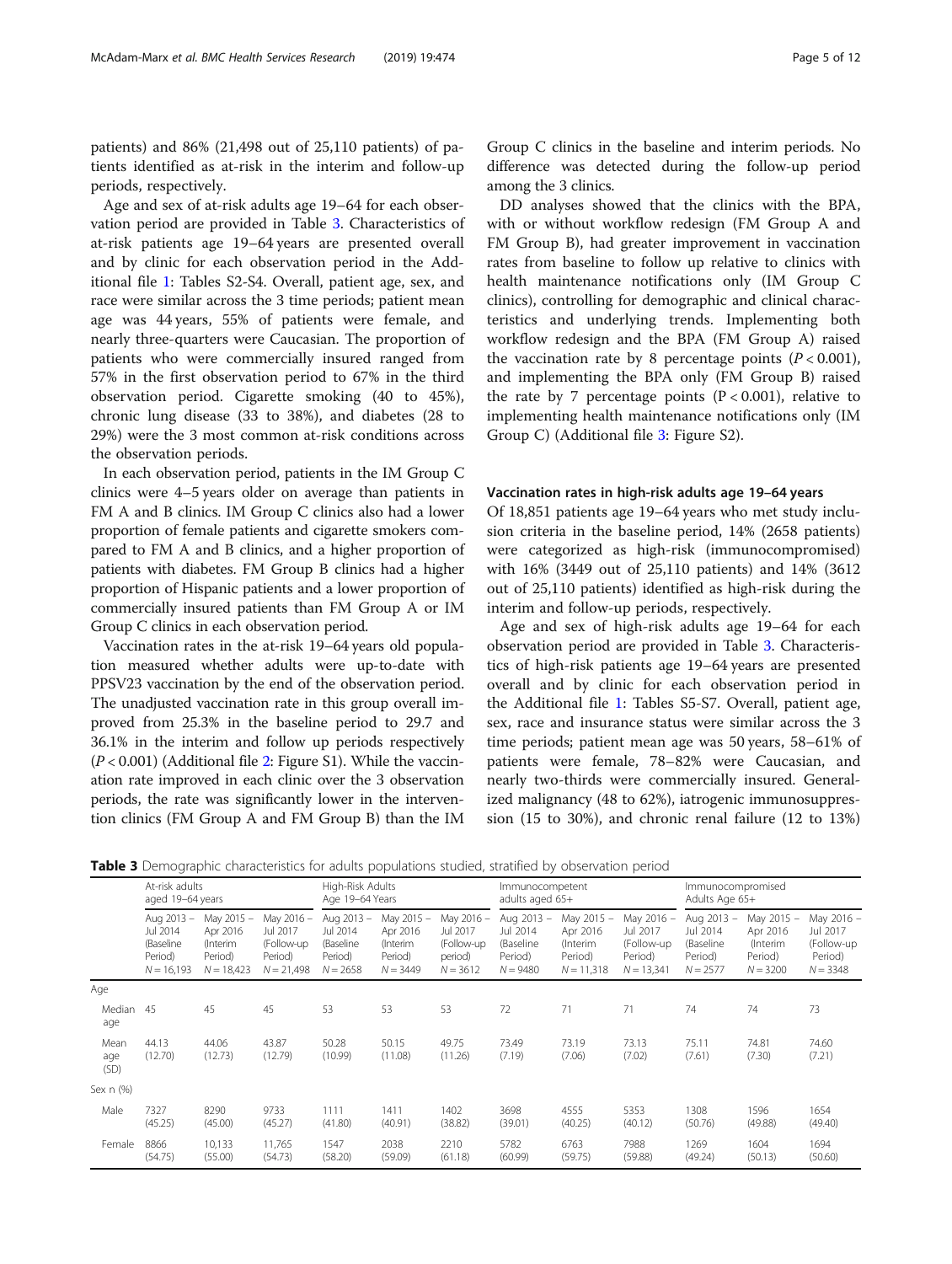<span id="page-5-0"></span>were the 3 most common high-risk conditions across the observation periods.

In each observation period, patients in the IM Group C clinics were 2–3 years older on average than patients in FM A and B clinics. IM Group C clinics also had a higher proportion of patients with race classified as unknown, and a higher proportion of Medicare insured and chronic renal failure patients compared to FM A and B clinics. No significant differences in sex distribution were observed between clinics in the 3 observation periods.

Vaccination rates in the high-risk 19–64 years old population measured whether adults were up-to-date with the appropriate number of doses (PCV13, PPSV23 or both) by the end of the observation period. The unadjusted vaccination rate in high-risk patients 19–64 years old overall improved from 9.4% in the baseline period to 12.4 and 21.1% in the interim and follow up periods respectively  $(P < 0.001)$  (Additional file [4](#page-10-0): Figure S3). While the vaccination rate improved in each clinic over the 3 observation periods, vaccination rates were significantly lower in the intervention clinics (FM Group A and FM Group B) than the IM Group C comparison clinics in all time periods. Rates improved notably for PCV13 in each clinic, increasing from

approximately 2% in the baseline period to 20% or higher in the follow up period (Table 4).

In DD analyses, controlling for demographic and clinical characteristics, implementing the BPA with or without workflow redesign did not significantly affect vaccination rates from baseline to follow up (difference relative to health maintenance notifications only in the IM Group C comparison clinics: − 2 percentage points,  $P = 0.365$  for FM Group B; -1 percentage point,  $P =$ 0.704 for FM Group A) (Additional file [5](#page-10-0): Figure S4).

## Vaccination rates in immunocompetent adults aged 65+

Of 12,057 individuals aged 65+ who met study inclusion criteria during the baseline period, 9480 (79%) were considered immunocompetent, with 11,318 of 14,518 (78%) and 13,341 of 16,689 (80%) identified as immunocompetent in the interim and follow-up periods, respectively.

Age and sex of immunocompetent adults aged 65+ for each observation period are provided in Table [1](#page-2-0). Characteristics of immunocompetent adults aged 65+ are presented overall and by clinic for each observation period in the Additional file [1](#page-9-0): Tables S8-S10. Overall, patient age, sex, race and insurance status were similar across the 3 time periods; patient mean age was 73 years, 60%

Table 4 Vaccination rates for PCV13 and PPSV23 overall and by intervention group within the adult populations studied

| Vaccination Rates                 | Family Med Clinics (A) |         |           | Family Med Clinics (B) |                |         | Internal Med Clinics (C) |         |          |         |           |            |
|-----------------------------------|------------------------|---------|-----------|------------------------|----------------|---------|--------------------------|---------|----------|---------|-----------|------------|
|                                   | <b>Baseline</b>        | Interim | Follow-up | $p$ -value             | Baseline       | Interim | Follow-up                | p-value | Baseline | Interim | Follow-up | $p$ -value |
| High risk adults aged 19-64 years |                        |         |           |                        |                |         |                          |         |          |         |           |            |
| PCV13 eligible                    | 691                    | 961     | 994       |                        | 732            | 982     | 1088                     |         | 1030     | 1369    | 1308      |            |
| Vaccinated (n)                    | 14                     | 117     | 199       | < .0001                | 17             | 135     | 261                      | < .0001 | 30       | 247     | 363       | < .0001    |
| Vaccinated (%)                    | 2.03                   | 12.17   | 20.02     |                        | 2.32           | 13.75   | 23.99                    |         | 2.91     | 18.04   | 27.75     |            |
| PPSV23 eligible                   | 734                    | 1000    | 1048      |                        | 785            | 1024    | 1139                     |         | 1125     | 1395    | 1393      |            |
| Vaccinated (n)                    | 146                    | 278     | 302       | < .0001                | 182            | 260     | 351                      | 0.0004  | 317      | 427     | 491       | 0.0005     |
| Vaccinated (%)                    | 19.89                  | 27.80   | 28.82     |                        | 23.18          | 25.39   | 30.82                    |         | 28.18    | 30.61   | 35.25     |            |
| Immunocompetent adults aged 65+   |                        |         |           |                        |                |         |                          |         |          |         |           |            |
| PCV13 eligible                    |                        | 2429    | 2807      |                        |                | 2966    | 3724                     |         |          | 5403    | 5530      | < .0001    |
| Vaccinated (n)                    | <b>NA</b>              | 997     | 1677      |                        |                | 971     | 2177                     |         |          | 2842    | 3778      |            |
| Vaccinated (%)                    | <b>NA</b>              | 41.05   | 59.74     |                        |                | 32.74   | 58.46                    |         |          | 52.60   | 68.32     |            |
| PPSV23 eligible                   | 2162                   | 1796    | 2167      |                        | 2519           | 2360    | 2683                     |         | 4799     | 3519    | 4687      |            |
| Vaccinated (n)                    | 1368                   | 981     | 1219      | < .0001                | 1356           | 1196    | 1301                     | 0.001   | 3253     | 1999    | 3017      | < .0001    |
| Vaccinated (%)                    | 63.27                  | 54.62   | 56.25     |                        | 53.83          | 50.68   | 48.49                    |         | 67.78    | 56.81   | 64.37     |            |
| Immunocompromised Adults Aged 65+ |                        |         |           |                        |                |         |                          |         |          |         |           |            |
| PCV13 eligible                    | 453                    | 578     | 600       |                        | 452            | 619     | 684                      |         | 1374     | 1878    | 1777      |            |
| Vaccinated (n)                    | $\overline{2}$         | 248     | 416       | < .0001                | $\overline{4}$ | 239     | 440                      | < .0001 | 9        | 1091    | 1323      | < .0001    |
| Vaccinated (%)                    | 0.44                   | 42.91   | 69.33     |                        | 0.88           | 38.61   | 64.33                    |         | 0.66     | 58.09   | 74.45     |            |
| PPSV23 eligible                   | 516                    | 589     | 637       |                        | 512            | 642     | 742                      |         | 1549     | 1894    | 1907      |            |
| Vaccinated (n)                    | 369                    | 391     | 434       | 0.180                  | 327            | 416     | 492                      | 0.6559  | 1144     | 1303    | 1397      | 0.0011     |
| Vaccinated (%)                    | 71.51                  | 66.38   | 68.13     |                        | 63.87          | 64.8    | 66.31                    |         | 73.85    | 68.8    | 73.26     |            |

Bold text indicates statistical significance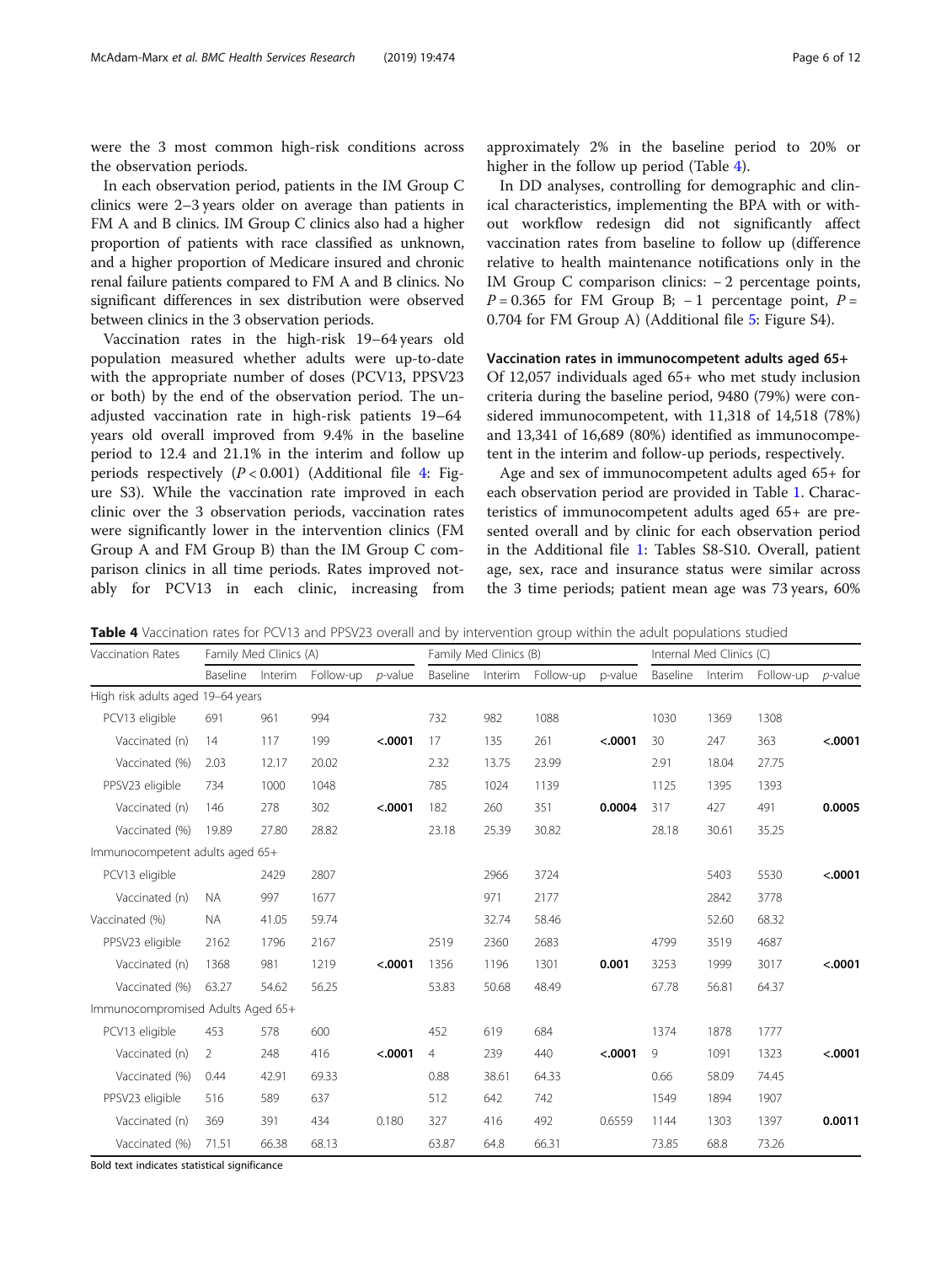of patients were female, 80% were Caucasian, and 82% were insured by Medicare. Diabetes (25%), chronic heart disease (21%) and chronic lung disease (20%), were the 3 most common at-risk conditions across the observation periods.

In each observation period, patients in the IM Group C clinics were 1–2 years older on average than patients in FM A and B clinics. IM Group C clinics also had a higher proportion of Medicare-insured patients compared to FM A and B clinics, and a higher proportion of patients with chronic heart and lung disease. FM Group B clinics had a higher proportion of Hispanic patients than FM Group A or IM Group C clinics in each observation period.

Vaccination rates in immunocompetent adults aged 65+ measured whether adults were up-to-date with PPSV23 vaccination by the end of the baseline period, and whether adults were up-to-date with the appropriate number of doses (PCV13, PPSV23 or both) by the end of the interim and follow-up periods based on changes in ACIP pneumococcal guidelines during that time. The unadjusted vaccination rate overall across all clinics decreased from 63.1% in the baseline period to 43.6% in the interim period, but rebounded to 60.5% in the follow-up period (Additional file [6:](#page-10-0) Figure S5). All clinic groups saw a decrease in PPSV23 vaccination rates in the interim period, reflecting the guideline change, with significant increases in PCV13 vaccination during both the interim and follow-up periods (Table [4\)](#page-5-0).

In DD analyses, controlling for demographic and clinical characteristics, clinics that implemented the BPA with workflow redesign (FM Group A) saw a modest decrease in the vaccination rates from baseline to followup relative to IM Group C clinics, but the reduction was not statistically significant (coef  $-0.01$ ;  $P = 0.664$ ). Implementing the BPA (FM Group B) increased the vaccination rate 6 percentage points from baseline to followup (coef 0.06;  $P = 0.001$ ) relative to the IM Group C clinics. (Additional file [7:](#page-10-0) Figure S6).

## Vaccination rates in immunocompromised adults aged 65+

Of 12,057 adults aged 65+ who met study inclusion criteria during the baseline period, 2577 (21%) were considered immunocompromised. As with the immunocompetent cohort aged 65+, the number of patients identified increased with each time period with 3200 (22%) included in the interim period and 3348 (20%) in the follow-up period.

Age and sex of immunocompromised adults aged 65+ for each observation period are provided in Table [1](#page-2-0). Characteristics of immunocompromised adults age 65 years and older are presented overall and by clinic for each observation period in the Additional file [1](#page-9-0): Tables S11-S13. Overall, patient age, sex, race and insurance status were similar across the 3 time periods; patient mean age was 75 years, 50% of patients were female, 86% were Caucasian, and 87% were insured by Medicare. Generalized malignancy (62–74%), chronic renal failure (14–16%), solid organ transplant (10–12%) and iatrogenic suppression (9–19%), were the 4 most common at-risk conditions across the observation periods.

In each observation period, patients in the IM Group C clinics were approximately 1 year older on average than patients in FM A and B clinics. FM Group B clinics had a higher proportion of Hispanic patients than FM Group A or IM Group C clinics. There were no significant differences in the most common immunosuppressive conditions between clinics in any of the 3 observation periods.

Vaccination rates in this population measured whether adults were up-to-date with the appropriate number of doses (PCV13, PPSV23 or both) by the end of the observation period. The unadjusted vaccination rate in highrisk patients aged 65+ improved from 12.0% in the baseline period to 40.9 and 60.0% in the interim and follow up periods respectively ( $P < 0.001$ ) (Additional file [8](#page-10-0): Figure S7). While there was no difference in the vaccination rate between clinics in the baseline period, vaccination rates in the intervention FM A and B clinics were significantly lower than in the IM Group C comparison clinics in the interim and follow up periods. Rates improved significantly for PCV13 in each clinic, increasing from < 1% in the baseline period to 64% or higher in the follow up period (Table [4\)](#page-5-0).

In DD analyses, controlling for demographic and clinical characteristics, the adjusted vaccination rates improved substantially from baseline to follow-up in all clinic groups. However, the increase in vaccination rates for clinics implementing both the BPA and workflow redesign (FM Group A) was 6 percentage points less (coef − 0.06;  $P = 0.041$ ) than in the IM Group C comparison clinics. Similarly, the increase in vaccination rates in clinics implementing only the BPA (FM Group B) was 11 percentage points lower (coef  $-0.11$ ;  $P < 0.001$ ) than in the IM comparison clinics (Additional file [9](#page-10-0): Figure S8).

## Series completion in adults aged 65+

A total of 1710 immunocompetent adults aged 65+, with documentation of a first pneumococcal vaccination with either PCV13 or PPSV23 during the baseline period, were included in the analysis of series completion. Of these, 516 patients (30.2%) were administered the second pneumococcal dose within 6–15 months after the first dose. Series completion was examined by the presence of workflow redesign and/or clinical decision support tools in place at the time the second dose was due. The unadjusted proportion of patients who completed the series ranged from 17% in patients who received the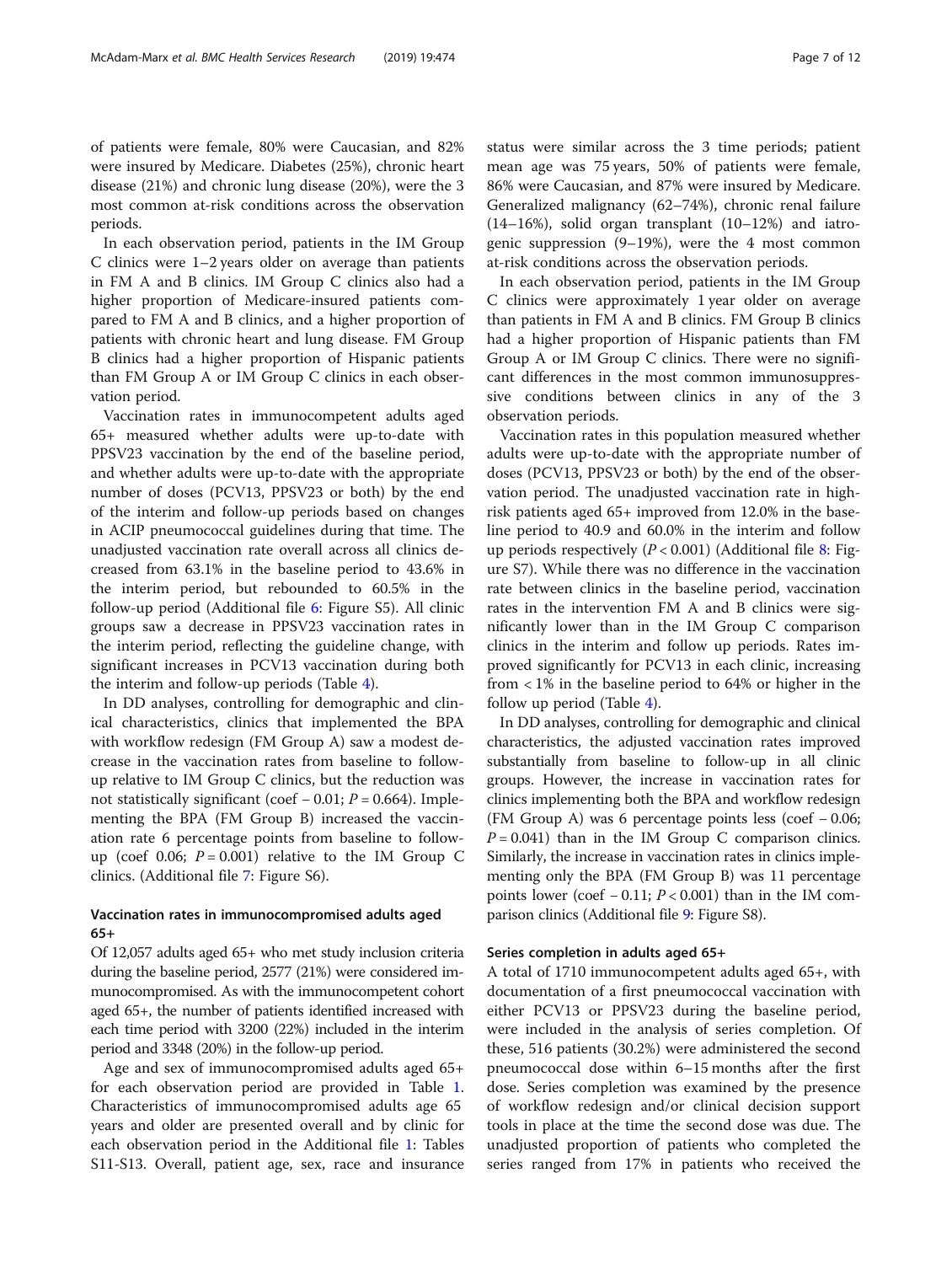second dose in clinics who had undertaken workflow redesign but before clinical decision support tools were implemented, to 35.2 and 35.6% in clinics with health maintenance notifications with and without the BPA, respectively  $(P < 0.001)$  (Additional file [10](#page-10-0): Figure S9).

In adjusted analyses, patients attending a clinic that implemented the BPA plus health maintenance notifications and workflow redesign (all 3 interventions) had 1.55 times higher odds (Odds ratio (OR) 1.55;  $P = 0.014$ , 95% CI 1.09, 2.19) to receive the second pneumococcal dose than patients attending a usual practice clinic (i.e., no intervention) (Table 5). Patients attending a clinic that had implemented both the BPA and health maintenance reminders (OR 1.48;  $P = 0.019$ , 95% CI 1.07, 2.05), or just the health maintenance reminders (OR 1.83; P < 0.0001, 95% CI 1.39, 2.40) were also more likely to receive the second vaccination to complete the series. Patients attending clinics that undertook workflow redesign but before implementation of the BPA or health maintenance tools were less likely to have completed the series compared with patients attending a usual practice clinic (OR 0.53;  $P = 0.005$ , 95% CI 0.34, 0.82). Results from the tree level mixed effects logistics regression were consistent with the results from the two level regression.

## **Discussion**

This vaccination quality improvement study assessed the association between implementing a pneumococcal BPA tool reflecting current guidelines with and without workflow redesign on pneumococcal vaccination rates in primary care clinics affiliated with an academic medical center. The study did not consistently find a positive association between the implementation of this tool and vaccination rates in a primary care setting in each of the adult cohorts studied. Of the four groups for whom pneumococcal vaccination is recommended, use of a BPA were associated with improved vaccination rates in at-risk adults aged 19–64 years and immunocompromised adults aged 65+ when compared with clinics who implemented health maintenance notifications only.

In at-risk adults aged 19–64 years, clinics implementing the BPA with or without workflow redesign had a greater improvement in pneumococcal vaccination rates than comparison clinics who implemented health maintenance notifications only. No difference was observed

Table 5 Likelihood of Completing the Pneumococcal Vaccination Series by Interventions in Immunocompetent Adults aged 65+ (Mixed effects logistic regression)

|                                          | <b>OR</b> | $p$ -value | 95% Conf. Interval |       |  |  |  |  |  |
|------------------------------------------|-----------|------------|--------------------|-------|--|--|--|--|--|
| Intervention                             |           |            |                    |       |  |  |  |  |  |
| Current practice (ref)                   |           |            |                    |       |  |  |  |  |  |
| HM Only                                  | 1.83      | < .0001    | 1.39               | 2.40  |  |  |  |  |  |
| Revised BPA + HM                         | 1.48      | 0.019      | 1.07               | 2.05  |  |  |  |  |  |
| Workflow redesign only                   | 0.53      | 0.005      | 0.34               | 0.82  |  |  |  |  |  |
| Revised BPA + HM + Workflow redesign     | 1.55      | 0.014      | 1.09               | 2.19  |  |  |  |  |  |
| Age at time of first dose (ref 65 years) |           |            |                    |       |  |  |  |  |  |
| $66 - 75$                                | 0.57      | < .0001    | 0.44               | 0.73  |  |  |  |  |  |
| > 75                                     | 0.34      | < .0001    | 0.24               | 0.48  |  |  |  |  |  |
| Gender (ref male)                        |           |            |                    |       |  |  |  |  |  |
| Female                                   | 1.06      | 0.578      | 0.85               | 1.33  |  |  |  |  |  |
| Insurance Status (ref Medicare)          |           |            |                    |       |  |  |  |  |  |
| Medicaid                                 | 1.27      | 0.642      | 0.46               | 3.51  |  |  |  |  |  |
| Commercial                               | 1.43      | 0.007      | 1.10               | 1.85  |  |  |  |  |  |
| Uninsured                                | 1.29      | 0.481      | 0.64               | 2.58  |  |  |  |  |  |
| Other                                    | 2.07      | 0.617      | 0.12               | 36.07 |  |  |  |  |  |
| Charlson Comorbidity Index               | 1.00      | 0.914      | 0.94               | 1.08  |  |  |  |  |  |
| Chronic heart disease                    | 0.64      | 0.011      | 0.45               | 0.90  |  |  |  |  |  |
| Pre-index factors                        |           |            |                    |       |  |  |  |  |  |
| Prior Pneumonia-Related Diagnosis        | 0.97      | 0.894      | 0.63               | 1.50  |  |  |  |  |  |
| Number of office visits 12-mos pre-index | 1.02      | 0.345      | 0.98               | 1.07  |  |  |  |  |  |

Bold text indicates statistical significance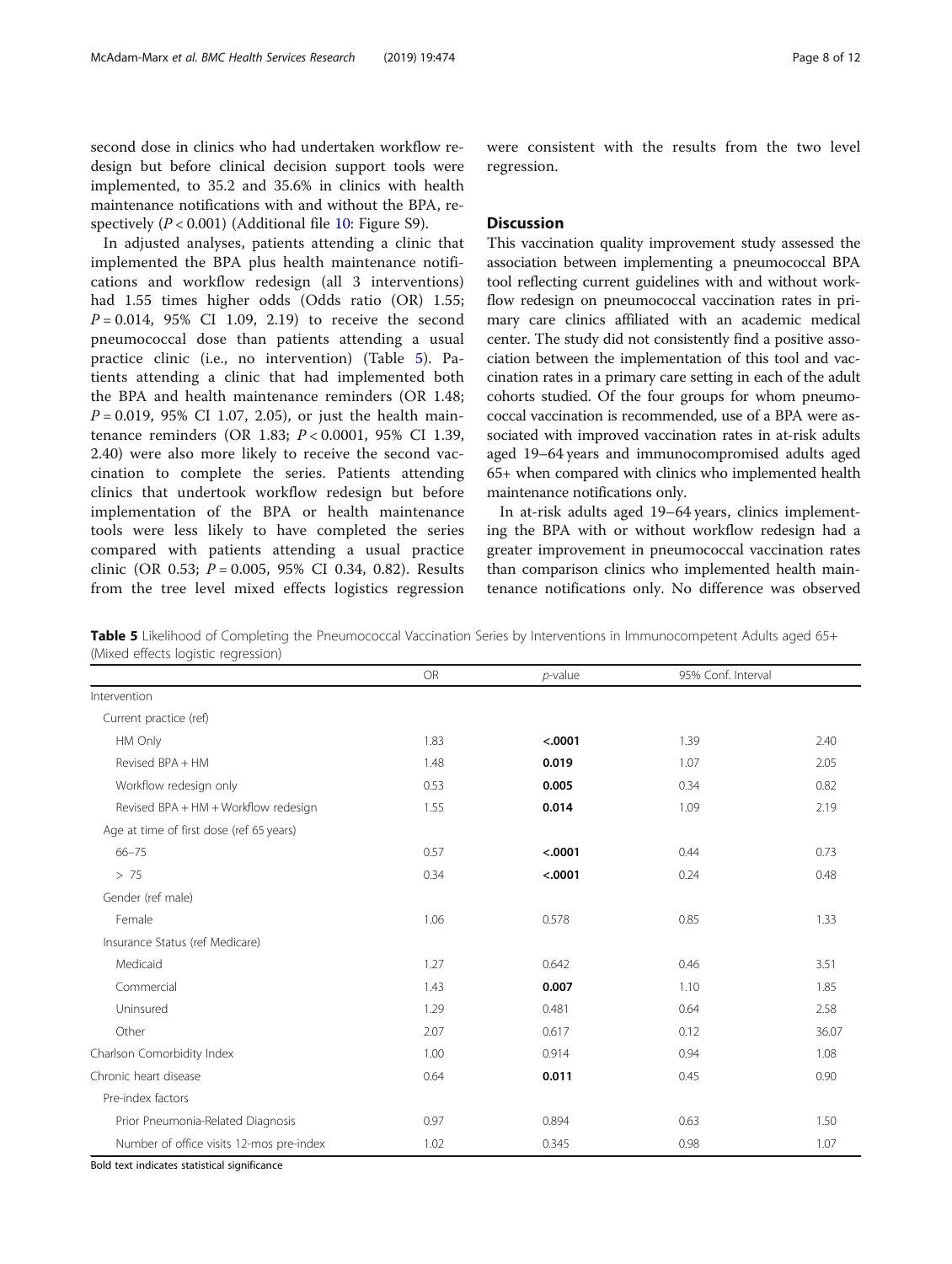in the age 19–64 high-risk group between clinics with the BPA or workflow redesign versus the comparison clinics. Similarly, in the aged 65+ immunocompetent cohort, no difference was seen between clinics that implemented both the BPA and workflow redesign versus comparison clinics. However, clinics that implemented just the BPA (FM Group B) had a greater improvement in vaccination rate (coef 0.06;  $P = 0.001$ ) relative to the IM Group C clinics.

In immunocompromised adults aged 65+, clinics that implemented the BPA with or without workflow redesign experienced a smaller improvement in vaccination rates relative to the comparison clinics. However, over the study period there was a 4-fold improvement in vaccination rates for all clinic groups (e.g. from 9 to 10% at baseline to 46–50% at follow-up), driven by a substantial uptake of PCV13 vaccination.

The second objective of the study was to longitudinally assess series completion over time in a cohort of immunocompetent older adults. This analysis found that patients attending clinics where the clinical decision support tools were implemented at the time their second dose was due, including BPA with health maintenance or health maintenance notifications alone, were more likely to receive the second vaccination than patients attending clinics without clinical decision support tools. Patients in the clinics that had undertaken workflow changes but before implementing the BPA and health maintenance tools were less likely to have received the second dose than those in usual care clinics. This finding was unexpected given the clinics' focus on improving pneumococcal vaccination rates, but may reflect challenges of implementing new workflows during the period following guideline updates for this population.

Clinical decision support tools can help health care providers identify patients who are eligible for vaccinations. [[6\]](#page-11-0) For instance, the impact of an electronic medical record-based BPA that alerted providers to administer influenza and pneumococcal vaccines to adult patients taking immunosuppressive drugs was evaluated at the Geisinger Health System Rheumatology Department. Following BPA implementation, the pneumococcal vaccination rate in immunocompromised adults doubled from 19 to 41% ( $p < 0.001$ ). [\[7](#page-11-0)]

On the other hand, numerous barriers to clinical decision support implementation have been also identified, which may help explain the mixed findings in this study. Barriers include competing clinical demands, reliability of information, complexity, physician attitudes, too many unwanted alerts, poor alert timing, and lack of acceptance of CDS tools. [\[8](#page-11-0), [11,](#page-11-0) [12\]](#page-11-0)

While U of U Health clinicians voiced a need for assistance with implementing pneumococcal vaccination guidelines, the guidelines and the supporting logic are complex. Even with extensive input from clinicians and implementation oversight by the U of U Health clinical decision support committee, it was challenging to systematically and accurately capture conditions that make patients candidates for pneumococcal vaccination in the BPA. This was particularly true for patients immunosuppressed at the time of the analyses and those with chronic lung disease or heart disease. While the U of U Health clinical decision support development team was successful in integrating a two-way, real-time information exchange with the state immunization registry to help improve accuracy and completeness of vaccination history data, numerous reports of actual or perceived "misfires" were made by clinicians after implementation, which may have reduced provider confidence in the information.

A positive association between the BPA in at-risk adults age 19–64 years and series completion in immunocompetent adults aged 65+ was identified. In these scenarios, providers only needed to provide a single PPSV-23 dose to atrisk adults age 19–64 and provide the second dose in the recommended series for adults aged 65+. In a post-hoc analysis, vaccination rates were further explored by select comorbidities. Patients with diabetes had higher vaccination rates and greater improvement from baseline to follow-up in the clinics with the BPA (FM Group  $A \& B$ ) versus comparison clinics (IM Group C). This same pattern was not observed for chronic lung and heart disease. This observed pattern may be due to greater complexity in interpreting which patients fit the definition of at-risk for heart and lung disease than for diabetes. Overall, these findings suggest that the BPA was associated with an increase in pneumococcal vaccination rates when applying the guidelines in less complex patient care scenarios.

Much of the gain in pneumococcal vaccination rates in high-risk adults age 19–64 years and immunocompromised adults aged 65+ was due to the large uptake in PCV13 vaccinations. While no system-wide efforts were in place to increase PCV13 vaccinations at U of U Health,this gain corresponds with the timing of guideline changes that added PCV13 to the aged 65+ immunocompetent patient recommendations. This guideline update may have universally increased consumer and provider awareness and overshadowed the effect of the BPA and workflow redesign on vaccination rates for all age and risk groups for which PCV-13 is recommended, even though recommendations for sequential PCV13- PPSV23 vaccination have been in place for high-risk/immunocompromised adults age 19 and above since 2012.

Finally, health maintenance reminders were implemented system-wide at U of U Health in the followup period, including in the IM Group C comparison clinics. Based on other, recent experience at U of U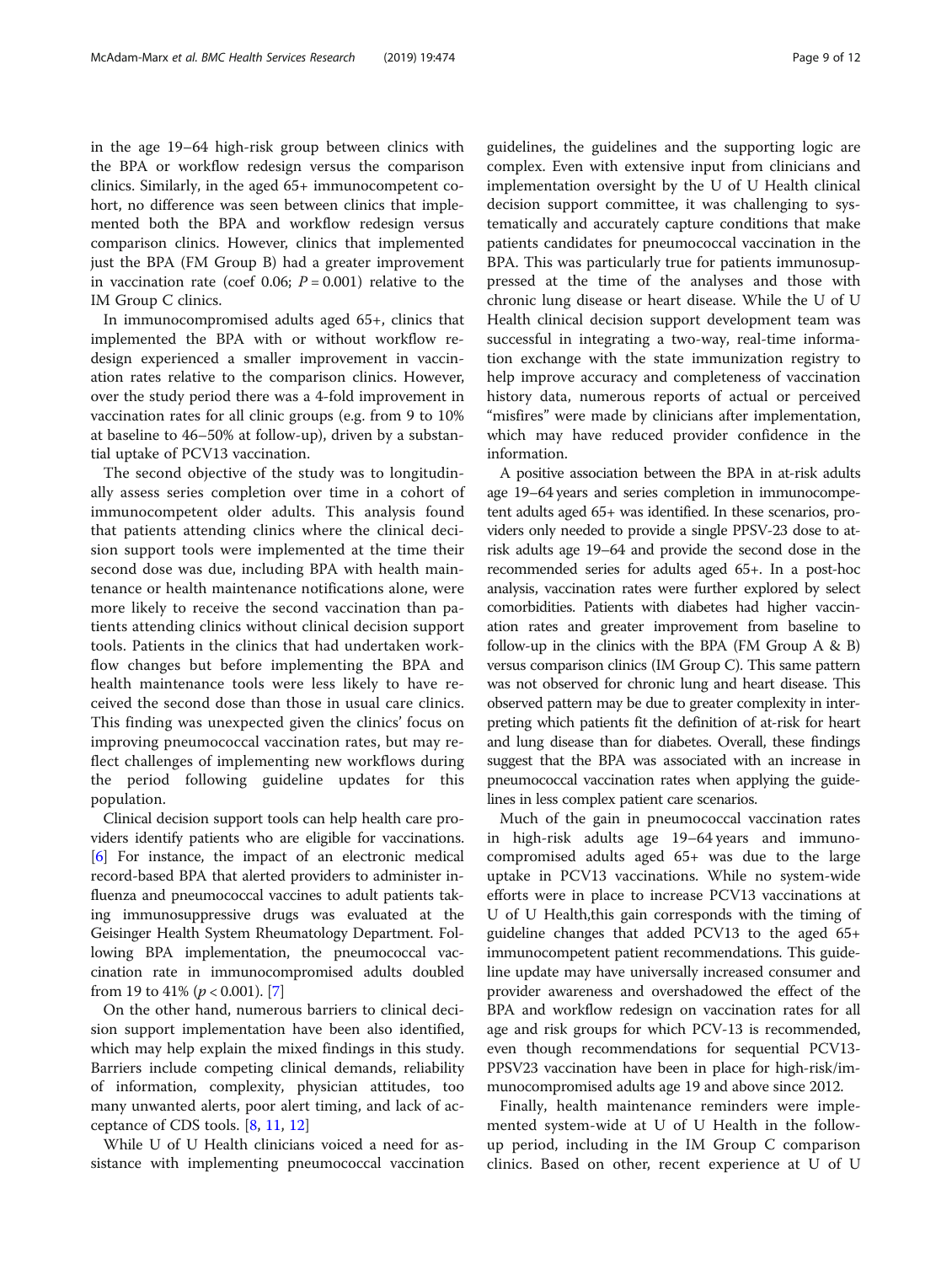<span id="page-9-0"></span>Health, it is possible that health maintenance reminders may be better received and more likely to be followed than BPAs. This study was not specifically designed to answer that question; however, it will be the topic of future research.

## Limitations

This study has a number of limitations that could affect results. First, this was an observational study of a planned quality improvement initiative, and thus clinics were not randomized to interventions. While an internal comparison group was included and a statistical method employed to help control for underlying trends, there may be other factors that affected vaccination rates which were not controlled for.

Vaccination status was based upon documentation of vaccination administration and patient reported history in the electronic medical record by providers/ clinic staff. While documentation of U of U Health administered vaccines should be complete, patient recall of pneumococcal vaccination given outside U of U Health may be inaccurate. Access to USIIS data should help to reduce recall bias, however documentation in USIIS is only mandatory for adult vaccinations administered in pharmacies in Utah. Thus, this lack of complete and accurate vaccination history in U of U Health systems may have introduced misclassification of pneumococcal vaccination status leading to an overall underestimation of vaccination rates.

Vaccination rates were calculated using the total number of eligible adults age 19–64 years who attended clinics, rather than the total eligible population within the catchment area of each clinic group. Whilst the denominator could be the total population within a defined geographical area, these data were not collected as part of this study.

ICD-9/10 codes were used to identify vaccine eligible conditions. While the presence of 2 codes for a given condition on separate days was required to avoid misclassifying patients, diagnosis codes often lack the specificity to accurately identify at-risk, immunocompetent versus high-risk and currently immunocompromised cohorts. To gain provider confidence, the BPA was turned off for approximately 2 weeks during the first month of implementation while adjustments were made to atrisk/high-risk condition groupers and clinical decision support logic rules. Thus, reporting of vaccine eligible conditions reflects these modifications over time. Since the time the BPA was turned off represents only a small portion of the total follow-up time, it is unlikely that vaccination rates or series completion was significantly affected.

Finally, patient clinic assignment was based on the location of the patient's last office visit during the observation period for the analysis of vaccination rates and at the time the second dose was due for the series completion evaluation. Patients in the U of U Health tend to visit the same clinic on an ongoing basis, but the assigned clinic may not have been the patient's primary clinic leading to misclassification of exposure. Since the same method for assigning clinic was used for all patients, it is unlikely that this bias favors one clinic group over the other.

## Conclusion

A pneumococcal BPA tool that reflects current guidelines implemented with and without workflow redesign improved vaccination rates for at-risk adults age 19–64 years and increased the likelihood of adults aged 65+ receiving their second dose to complete the recommended 2-dose series. However, in other adult patient groups, the BPA was not consistently associated with improvements in pneumococcal vaccination rates. Additional research is warranted to identify barriers to acting upon the BPA and to assess the impact of health maintenance reminders as an alternative approach to promoting adherence to pneumococcal vaccination guidelines.

## Additional files

[Additional file 1:](https://doi.org/10.1186/s12913-019-4263-2) Table S1. Recommended immunization and intervals, by risk and age groups, for persons with indications to receive pneumococcal immunization. Table S2. Demographic Characteristics for At-Risk Adults Age 19–64 Years Overall and Stratified by Intervention Group - Aug 2013 - Jul 2014, Baseline Period. Table S3. Demographic Characteristics for At-Risk Adults Age 19–64 Years Overall and Stratified by Intervention Group - May 2015 - Apr 2016 (Interim Period). Table S4. Demographic Characteristics for At-Risk Adults Age 19–64 Years Overall and Stratified by Intervention Group - May 2016 - Jul 2017 (Follow-up Period). Table S5. Demographic Characteristics for High-Risk Adults Age 19–64 Years Overall and Stratified by Intervention Group - Aug 2013 - Jul 2014 (Baseline Period). Table S6. Demographic Characteristics for High-Risk Adults Age 19–64 Years Overall and Stratified by Intervention Group - May 2015 - Apr 2016 (Interim Period). Table S7. Demographic Characteristics for High-Risk Adults Age 19–64 Years Overall and Stratified by Intervention Group - May 2016 - Jul 2017 (Follow-up Period). Table S8. Demographic Characteristics for Immunocompetent Adults Aged 65+ Overall and Stratified by Intervention Group - Aug 2013 - Jul 2014 (Baseline Period). Table S9. Demographic Characteristics for Immunocompetent Adults Aged 65+ Overall and Stratified by Intervention Group - May 2015 - Apr 2016 (Interim Period). Table S10. Demographic Characteristics for Immunocompetent Adults Aged 65+ Overall and Stratified by Intervention Group - May 2016 - Jul 2017 (Follow-up Period). Table S11. Demographic Characteristics for Immunocompromised Adults Aged 65+ Overall and Stratified by Intervention Group - Aug 2013 - Jul 2014 (Baseline Period). Table S12. Demographic Characteristics for Immunocompromised Adults Aged 65+ Overall and Stratified by Intervention Group - May 2015 - Apr 2016 (Interim Period). Table S13. Demographic Characteristics for Immunocompromised Adults Aged 65+ Overall and Stratified by Intervention Group - May 2016 - Jul 2017 (Follow-up Period). (DOCX 132 kb)

[Additional file 2:](https://doi.org/10.1186/s12913-019-4263-2) Figure S1. Vaccination Rates for At-Risk Adults Age 19–64 Years by Clinic Group and Overall. Description: The vaccination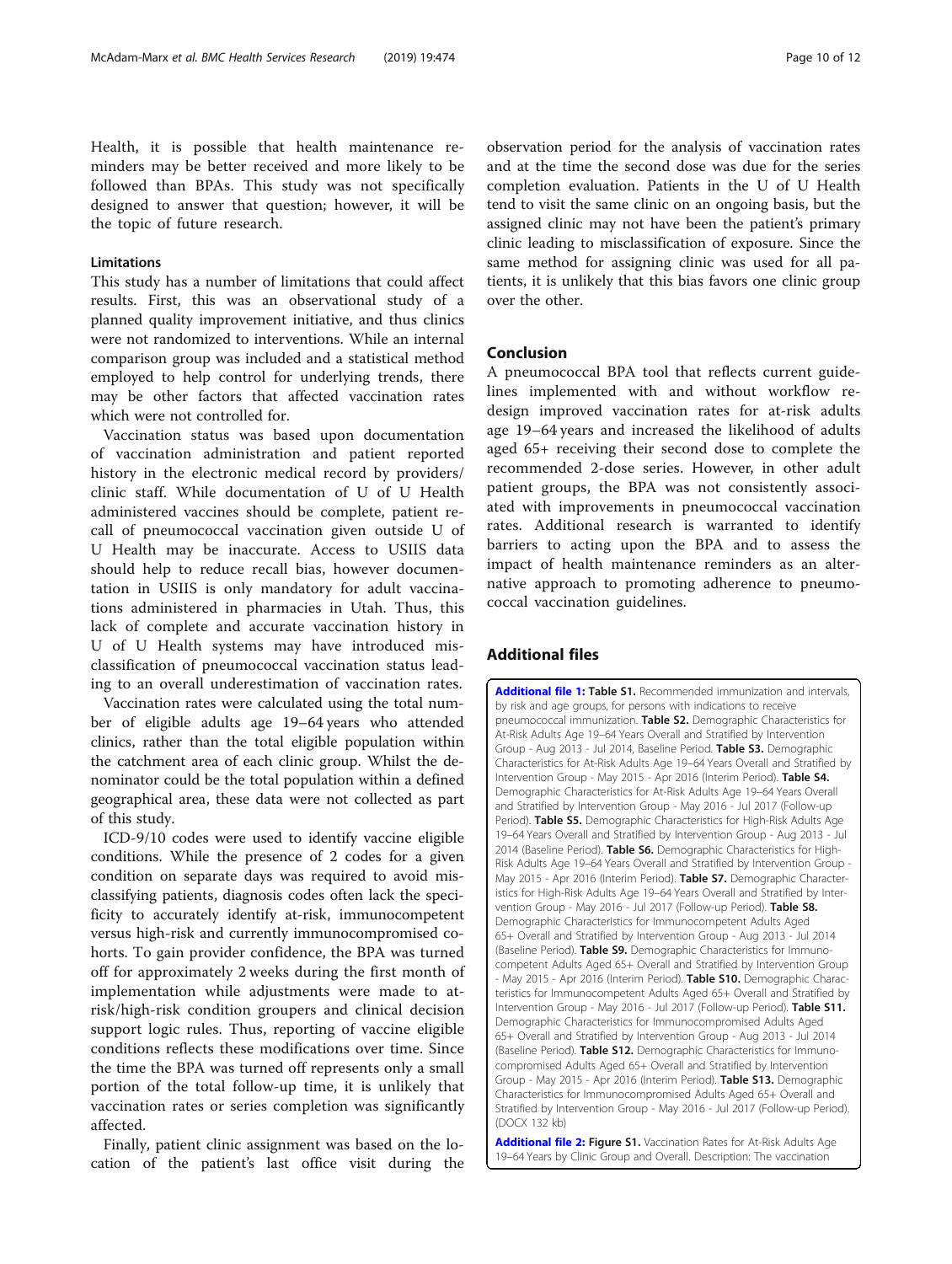<span id="page-10-0"></span>rates of at-risk adults age 19–64 years by clinic group and overall over the three time periods studied. (DOCX 59 kb)

[Additional file 3:](https://doi.org/10.1186/s12913-019-4263-2) Figure S2. Intervention Effect on Pneumococcal Vaccination Rates: Implementing BPA and/or Workflow Redesign versus Health Maintenance Notifications – At-Risk Patients age 19–64 Years. Description: Pneumococcal vaccination rates in at-risk patients age 19–64 years in clinics implementing BPA and/or workflow redesigns, versus health maintenance notifications. (DOCX 31 kb)

[Additional file 4:](https://doi.org/10.1186/s12913-019-4263-2) Figure S3. Vaccination Rates for High-Risk Adults Age 19–64 Years by Clinic Group and Overall. Description: The vaccination rates of high-risk adults age 19–64 years by clinic group and overall over the three time periods studied. (DOCX 60 kb)

[Additional file 5:](https://doi.org/10.1186/s12913-019-4263-2) Figure S4. Intervention Effect on Pneumococcal Vaccination Rates: Implementing BPA and/or Workflow Redesign versus Health Maintenance Notifications – High-Risk Patients age 19–64 Years. Description: Pneumococcal vaccination rates in high-risk patients age 19–64 years in clinics implementing BPA and/or workflow redesigns, versus health maintenance notifications. (DOCX 30 kb)

[Additional file 6:](https://doi.org/10.1186/s12913-019-4263-2) Figure S5. Vaccination Rates for Immunocompetent Adults Aged 65+ by Clinic Group and Overall. Description: The vaccination rates of immunocompetent adults age 65+ years by clinic group and overall over the three time periods studied. (DOCX 54 kb)

[Additional file 7:](https://doi.org/10.1186/s12913-019-4263-2) Figure S6. Intervention Effect on Pneumococcal Vaccination Rates: Implementing Workflow Redesign and/or BPA Versus Comparison Clinics based on Difference in Difference Analyses - Immunocompetent Patients aged 65+. Description: Pneumococcal vaccination rates in immunocompetent patients age 65+ years in clinics implementing workflow redesign and/or BPA, versus comparison clinics based on difference in difference analyses. (DOCX 31 kb)

## [Additional file 8:](https://doi.org/10.1186/s12913-019-4263-2) Figure S7. Vaccination Rates for

Immunocompromised Adults Aged 65+ by Clinic Group and Overall. Description: The vaccination rates of immunocompromised adults age 65+ years by clinic group and overall over the three time periods studied. (DOCX 64 kb)

[Additional file 9:](https://doi.org/10.1186/s12913-019-4263-2) Figure S8. Intervention Effect on Pneumococcal Vaccination Rates: Implementing Workflow Redesign and/or BPA Versus Comparison Clinics based on Difference in Difference Analyses – Immunocompromised Patients aged 65+. Description: Pneumococcal vaccination rates in immunocompromised patients aged 65+ years in clinics implementing workflow redesign and/or BPA, versus comparison clinics based on difference in difference analyses. (DOCX 31 kb)

[Additional file 10:](https://doi.org/10.1186/s12913-019-4263-2) Figure S9. Pneumococcal Vaccination Series Completion by Intervention Category. Description: Pneumococcal vaccination series completion by intervention category, including no intervention, and all three interventions overall. (DOCX 59 kb)

#### Abbreviations

ACIP: Advisory Committee on Immunization Practices; BPA: Best Practice Alert; CPT: Care delivery and billing codes; DD: Difference in differences; EDW: Enterprise Data Warehouse; FM: Family Medicine; HIV: Human immunodeficiency virus; IM: Internal Medicine; PCV13: Pneumococcal conjugate vaccine; PPSV23: Pneumococcal polysaccharide vaccine; U of U Health: University of Utah Health; US: United States; USIIS: Utah State Immunization Information System

## Acknowledgements

The authors thank Hannah Collings, Robert Taaffe, and Paul Okhuoya, employees of Adelphi Values, for their assistance with manuscript preparation and submission.

#### Availability of data and material

The datasets generated and/or analyzed during the current study are not publicly available due to patient privacy/confidentiality, but are available from the corresponding author on reasonable request.

#### Authors' contributions

CM contributed to the conception, design or planning of the study, acquisition of the data interpretation of study results, drafting of the manuscript, and reviewing or revising the manuscript for important intellectual content. CT contributed to the conception, design or planning of the study, acquisition of the data, analysis of the data, interpretation of study results, and reviewing or revising the manuscript for important intellectual content. TP contributed to the conception, design or planning of the study, interpretation of study results, drafting of the manuscript and reviewing or revising the manuscript for important intellectual content. NWJ analysis of the data, interpretation of study results, drafting of the manuscript and reviewing or revising the manuscript for important intellectual content. MY contributed to analysis of the data, interpretation of study results, and reviewing or revising the manuscript for important intellectual content. MB contributed to the conception, design or planning of the study, and reviewing or revising the manuscript for important intellectual content. KG contributed to the conception, design or planning of the study, interpretation of study results, and reviewing or revising the manuscript for important intellectual content. LG contributed to the conception, design or planning of the study, analysis of the data, interpretation of study results and reviewing or revising the manuscript for important intellectual content. All authors read and approved the final manuscript.

#### Funding

Funding for this research was provided by Merck & Co., Inc., Kenilworth, NJ, USA. The funding body contributed to design of the study, data analysis and interpretation of data. Dr. Petigara is an employee of Merck & Co., Inc., Kenilworth, NJ, USA and contributed to the writing of the manuscript.

## Ethics approval and consent to participate

This study was deemed exempt by the University of Utah Institutional Review Board (IRB #00079432). As a result of this IRB exemption, informed consent was therefore also not required from participants for this retrospective study.

#### Consent for publication

Not applicable.

#### Competing interests

Conflict of interest statement: Dr. Petigara is an employee of Merck & Co., Inc., Kenilworth, NJ, USA. Funding for this research was provided by Merck & Co., Inc., Kenilworth, NJ, USA.

The authors declare that they have no competing interests.

### Author details

<sup>1</sup>Department of Pharmacotherapy, University of Utah, Salt Lake City, UT, USA. 2 Division of Pharmaceutical Evaluation & Policy, University of Arkansas for Medical Sciences, 4301 W. Markham St, Little Rock, AR 72205, USA. <sup>3</sup>Division of Pharmaceutical Outcomes and Policy, University of North Carolina at Chapel Hill, Chapel Hill, NC, USA. <sup>4</sup>Merck & Co., Inc, Kenilworth, NJ, USA.<br><sup>5</sup> Division of Public Hoalth, University of Utah, Salt Lake City UT, USA. <sup>5</sup>Division of Public Health, University of Utah, Salt Lake City, UT, USA. 6 Department of Economics, University of Utah, Salt Lake City, UT, USA. <sup>7</sup>University of Utah Health, Salt Lake City, UT, USA. <sup>8</sup>Department of Family & Preventive Medicine, University of Utah, Salt Lake City, UT, USA.

## Received: 1 November 2018 Accepted: 14 June 2019 Published online: 10 July 2019

### References

- 1. McLaughlin JM, McGinnis JJ, Tan L, Mercatante A, Fortuna J. Estimated human and economic burden of four major adult vaccine-preventable diseases in the United States, 2013. J Prim Prev. 2015;36(4):259–73.
- 2. Centers for Disease C, Prevention. Use of 13-valent pneumococcal conjugate vaccine and 23-valent pneumococcal polysaccharide vaccine for adults with immunocompromising conditions: recommendations of the advisory committee on immunization practices (ACIP). MMWR Morb Mortal Wkly Rep. 2012;61(40):816–9.
- 3. Tomczyk S, Bennett NM, Stoecker C, Gierke R, Moore MR, Whitney CG, et al. Use of 13-valent pneumococcal conjugate vaccine and 23-valent pneumococcal polysaccharide vaccine among adults aged >/=65 years: recommendations of the advisory committee on immunization practices (ACIP). MMWR Morb Mortal Wkly Rep. 2014;63(37):822–5.
- 4. Office of Disease Prevention and Health Promotion. Health people 2020. Washington, DC: Department of Health and Human Services. [Available